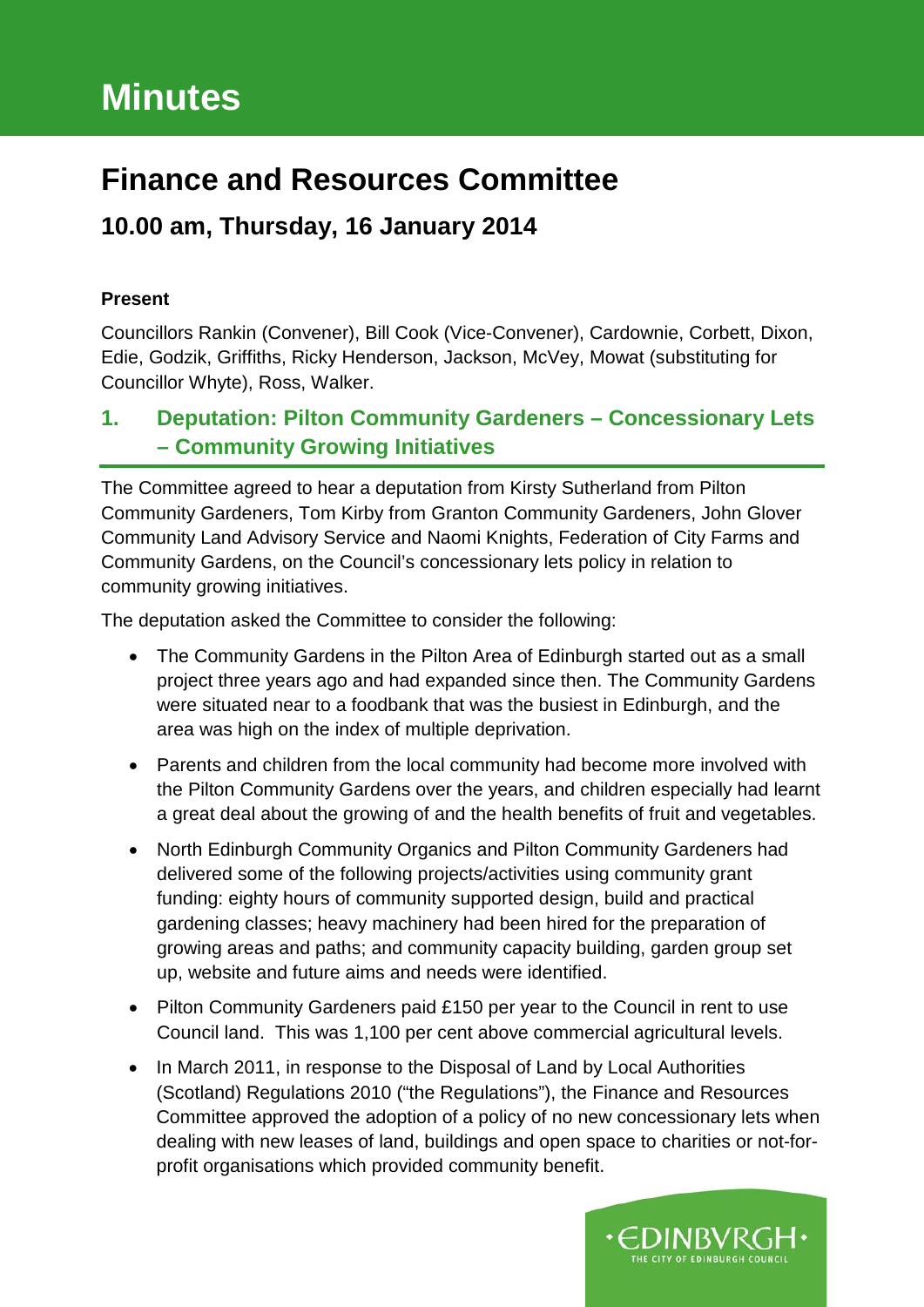- The concessionary lets policy, and its application, had had the effect of presenting an obstacle to community food growing on open spaces in more deprived areas. The Regulations permitted the Council to have regard to social, health and environmental benefits of land transactions as well as direct financial benefits. However the practical effect of the Committee's policy was that neither fiscal nor societal benefits were being realised.
- The deputation requested that the Finance and Resources Committee reviewed the 2011 policy of "no more concessionary lets," and the application of that policy, in the context of community growing initiatives, and requested an immediate suspension of the policy in Forth Ward's less affluent areas, where community groups wished to grow food on Council land.

### **Decision**

- 1) To thank the deputation for their presentation.
- 2) To agree to give delegated authority to the Director of Services for Communities to offer support to this and other community garden schemes across the City by applying the appropriate letting mechanisms where it constituted best value, until the review of the concessionary lets was concluded and a report brought back to the Finance and Resources Committee in April 2014.
- 3) To notify the deputation of the decision.

(References – Finance and Resources Committee, 29 March 2011(item 1); presentation and letter, Pilton Community Gardeners, submitted.)

### **2. Minute**

### **Decision**

To approve the minute of the Finance and Resources Committee of 28 November 2013 as a correct record.

# **3. Key Decisions Forward Plan**

The Finance and Resources Committee Key Decisions Forward Plan for 16 January 2014 to 3 February 2014 was presented.

### **Decision**

- 1) To note the Key Decisions Forward Plan for 16 January 2014 to 3 February 2014.
- 2) To add the following items of business to the Key Decisions Forward Plan;
	- (a) The scale and use of retrospective purchase orders within the Council.
	- (b) The staff acting up arrangements.

(Reference – Finance and Resources Key Decisions Forward Plan 16 January 2014 to 3 February 2014, submitted.)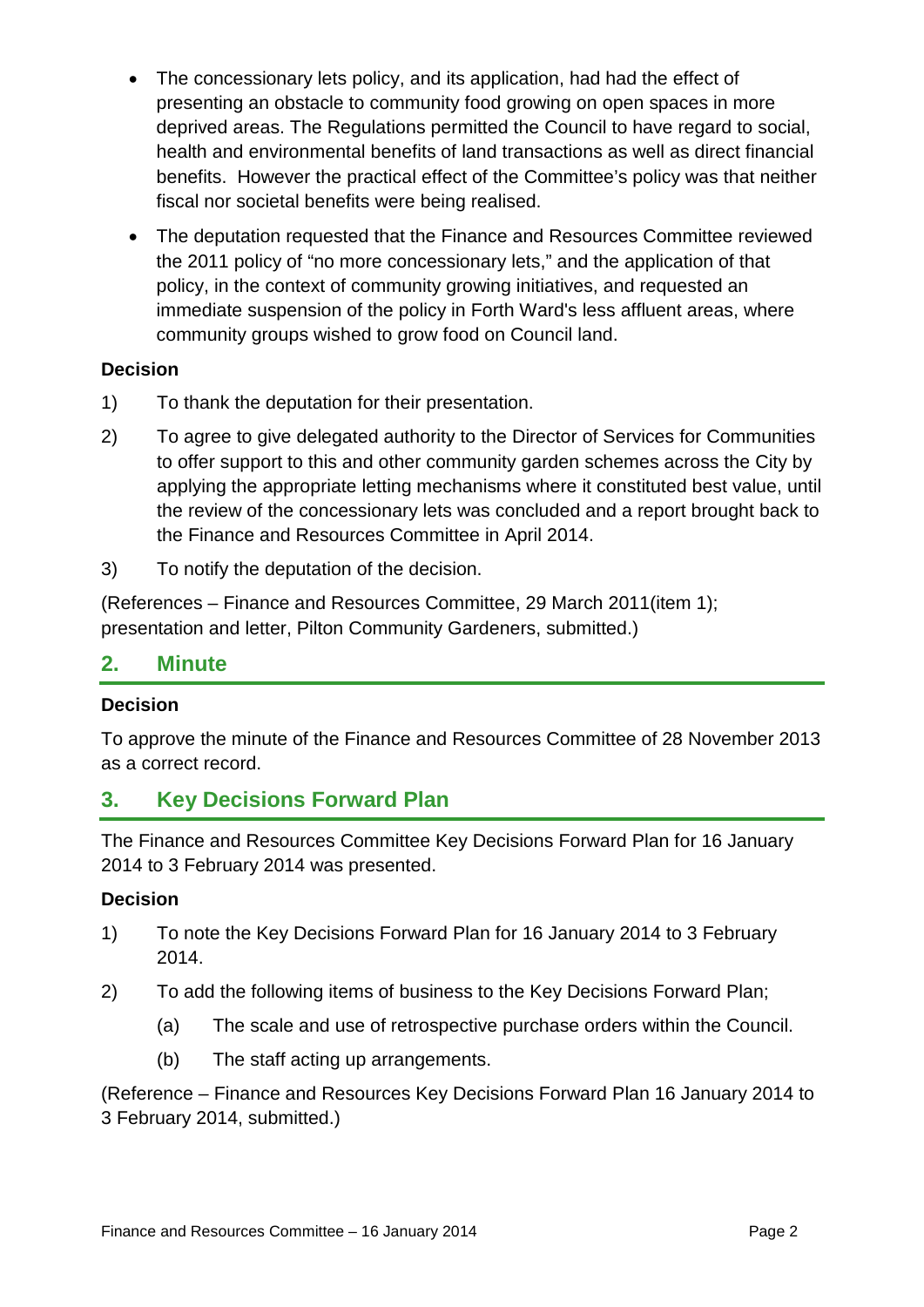### **4. Business Bulletin**

The Finance and Resources Business Bulletin for 16 January 2014 was presented.

#### **Decision**

To note the Business Bulletin.

(Reference - Finance and Resources Committee Business Bulletin, submitted.)

### **5. Offender Recovery Service for Edinburgh and Midlothian**

Following a review and extensive consultation with a broad range of partners, the City of Edinburgh Council, NHS Lothian and Midlothian Council had tendered for an Offender Recovery Service for people over the age of eighteen. Approval was sought for the award of the contract for the Offender Recovery Service for Edinburgh and Midlothian to Lifeline Project Ltd.

#### **Decision**

- 1) To approve the award of the contract for the Offender Recovery Service for Edinburgh and Midlothian to Lifeline Project Ltd for a period of three years, with an option to extend for up to two years.
- 2) To circulate details of the costs of tendering to members of the Finance and Resources Committee.
- 3) To agree that all future reports on procurement and tendering of services to the Finance and Resources Committee would include the costs of tendering.

#### **Declaration of interest**

Councillor Edie declared a financial interest in the above item as Chair of the Care Inspectorate and left the meeting during the discussion of this item.

(Reference – report by the Director of Corporate Governance, submitted.)

### **6. Customer Service Improvement Programme: Quarterly Update**

A quarterly update was provided on the progress of the Customer Services Improvement Plan (CSIP).

#### **Decision**

- 1) To note the new external legal partner had been selected and approved by the Finance and Resources Committee.
- 2) To note that Council Tax collections for 2013/14 were at a higher level compared to the same point last year giving a positive indicator against the target of 0.2% rate increase.
- 3) To note that the first test of an online transaction had been successfully carried out.
- 4) To note that good progress was being made in the delivery of the Technology Projects.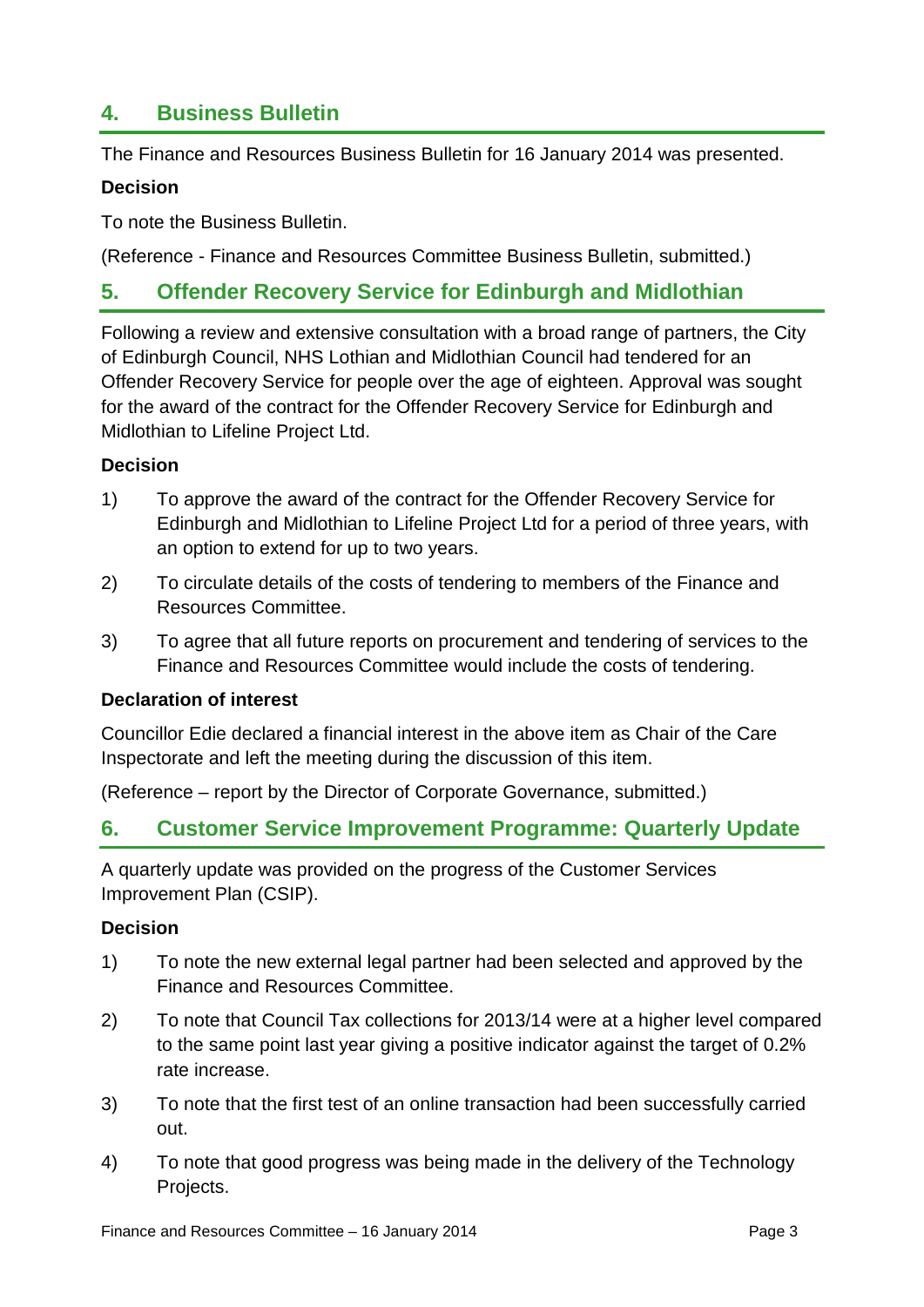- 5) To note that CSIP budget was currently projecting net spend to be within approved limits.
- 6) To note that the next quarterly update would be provided to the Finance and Resources Committee in June 2014.

(References – Finance and Budget Committee, 19 September 2013 (item 4); report by the Director of Corporate Governance, submitted.)

# **7. ICT and Digital Transformation Programme: Update**

A quarterly update was provided on the progress of the ICT and Digital Transformation Programme.

### **Decision**

- 1) To note that good progress had been made in delivery of the ICT and Digital Transformation Programme.
- 2) To note that the Programme was on target to achieve its financial savings targets.
- 3) To note that the next update would be provided to the Finance and Resources Committee in May 2014.

(References – Finance and Resources Committee, 19 September 2013 (item 5); report by the Director of Corporate Governance, submitted.)

### **8. Revenue Budget 2013-14 – Nine Month Position**

Details were provided of the projected current-year revenue monitoring position for the Council at the nine-month position, based on analysis of period seven and eight data. A balanced overall outturn was projected, subject to on-going management of a number of service-specific and Council-wide risks and pressures.

### **Decision**

- 1) To note the projected balanced outturn at the nine-month position.
- 2) To note the balanced position projected on the HRA, after utilisation of £8.5m for voluntary debt repayments, funding capital investment or transfer to reserves.
- 3) To note that, in view of the range of existing and emerging risks affecting service areas, key budget pressures and savings must be actively managed to ensure that a balanced position was delivered by each service at the year-end.
- 4) To refer this report to the Governance, Risk and Best Value Committee, as part of its work programme.

(References – Finance and Budget Committee, 29 August 2013 (item 7); Finance and Resources Committee 31 October 2013 (item 5); report by the Director of Corporate Governance, submitted.)

### **9. Capital Monitoring 2013/14 – Nine Month Position**

Details of the overall position of the Council's capital budget at the nine month stage based on analysis of period seven and eight data and the projected outturn for the year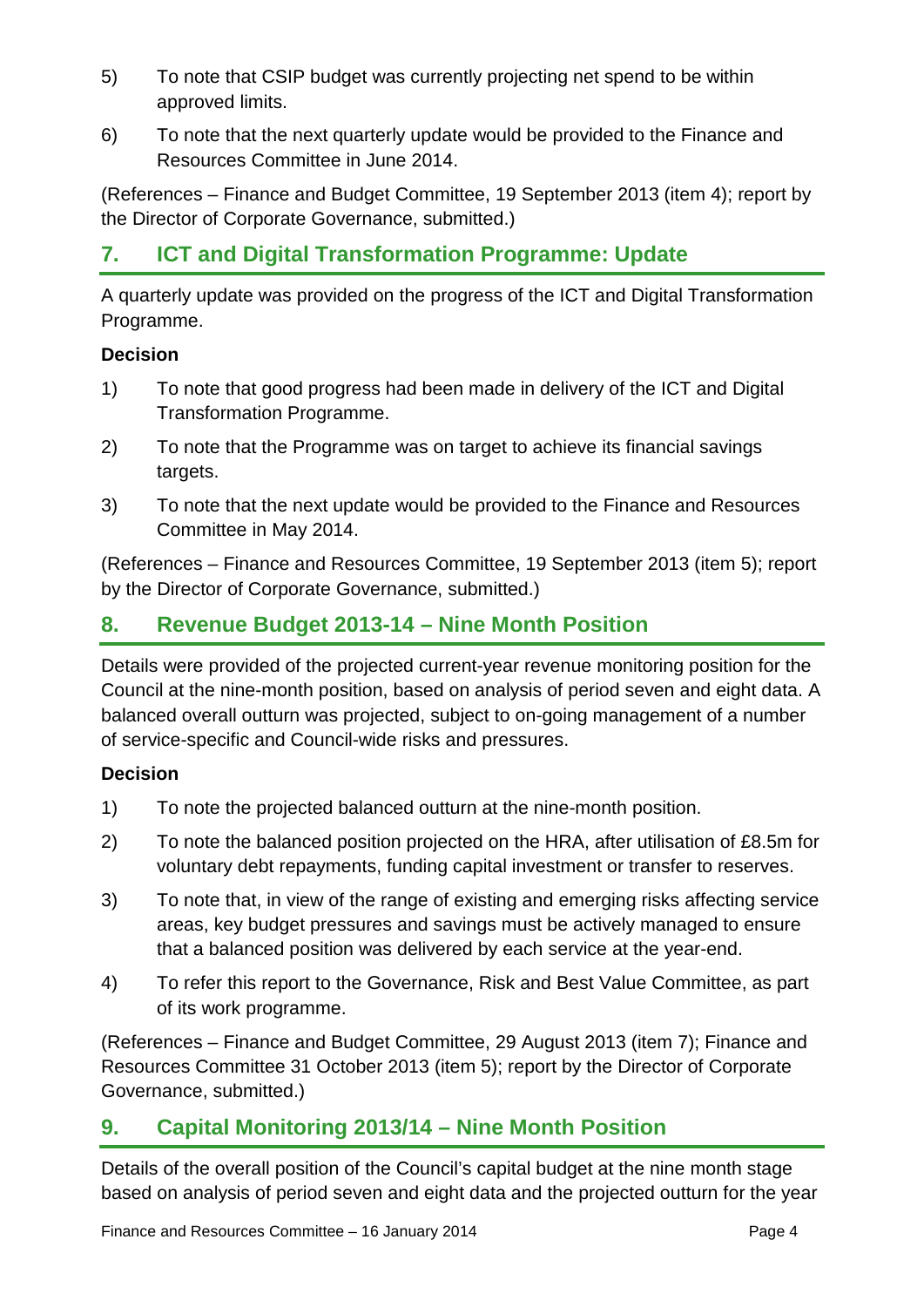was provided. Approval was sought to increase prudential borrowing of approximately £0.284m for the Fort Shared Service redevelopment.

#### **Decision**

- 1) To note the projected capital outturn positions on the General Fund and HRA at month nine.
- 2) To approve increased prudential borrowing of approximately £0.284m for the Fort Shared Service redevelopment project as the associated increase in financing costs could be contained within existing Children and Families revenue resources.
- 3) To note the prudential indicators at month nine.
- 4) To note that the Director of Services for Communities was closely monitoring the capital receipts position.
- 5) To refer the report to the Governance, Risk and Best Value Committee, as part of its work programme.

(References – Finance and Resources Committee, 31 October 2013 (item 5); report by the Director of Corporate Governance, submitted.)

# **10. Corporate Governance – Revenue Budget Monitoring 2013/14 and Capital Investment Programme**

The Committee considered a report on the financial position of the Corporate Governance revenue budget after nine months of the financial year and provided an update on the projected outturn for the year 2013/14. A projection for the Corporate Governance Capital Investment Programme was also provided.

### **Decision**

- 1) To note that the service was currently projecting a balanced revenue budget.
- 2) To note the projected slippage of £0.3 million on the Capital Investment Programme.
- 3) To note the risks to the Corporate Governance 2013/14 revenue budget projection.

(References – Finance and Resources Committee, 31 October 2013 (item 6); report by the Director of Corporate Governance, submitted.)

# **11. Budget Proposals 2014/15: Overview of Feedback and Engagement**

The findings of the budget engagement in respect of the 2014/15 budget proposals were presented and analysis of the feedback on the proposals was provided.

### **Decision**

1) To note the report and the emerging themes of the feedback from the consultation for each service area.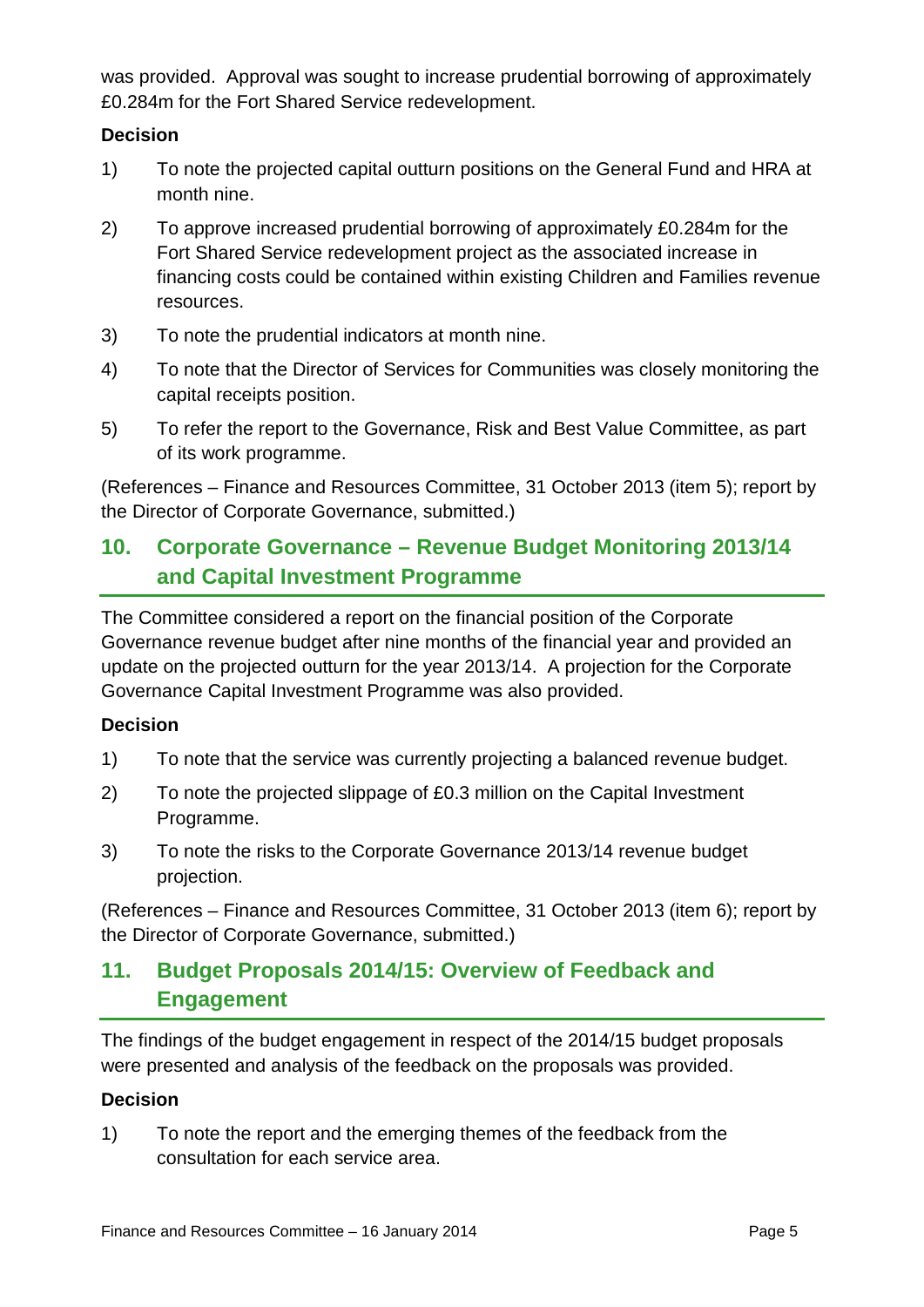2) To note that the outcome of the engagement and budget decisions would be communicated through the process of setting the Council's Budget for 2014/15.

(Reference – report by the Director of Corporate Governance, submitted.)

## **12. Revenue Budget 2014-15 – Risks and Reserves**

Details were provided of the risks inherent in the revenue budget framework and the range of measures and provisions established to mitigate these. An update was provided on projected reserves for the period 2014/15.

### **Decision**

- 1) To note the contents of the report.
- 2) To remit the report to Council for decision on 13 February 2014 as part of the budget setting process, together with approval to earmark £2.5m of the monies returned by the Police and Fire authorities for the National Performance Centre for Sport.

(References – Finance and Budget Committee, 19 September 2013 (item 9); report by the Director of Corporate Governance, submitted.)

# **13. Draft Council Revenue Budget Framework 2014-2018 – Equality and Rights Impact Assessment**

A summary was given of the main potential equality and rights risks of options described within the Draft Revenue Budget Framework 2014-2018. Recommendations for mitigating any potential negative impacts were also presented.

### **Decision**

- 1) To note the main potential equality and rights risks associated with the implementation of the budget options, and the recommendations to mitigate potential negative impacts, when setting the 2014-2018 budget.
- 2) To consider in more detail the cumulative equality and rights impacts across all budget options as part of each future year's budget setting processes.
- 3) To refer the report for consideration at the Council budget meeting on 13 February 2014.

(References – Act of Council (No. 1), 7 February 2013; report by the Director of Corporate Governance, submitted.)

# **14. Draft Council Revenue Budget Framework 2014-2018 – Carbon Emissions Impact Assessment Summary**

A summary of the potential impacts on the Council's own carbon emissions of implementing the budget options within the draft revenue budget framework 2014- 2018, along with associated provisos, were presented.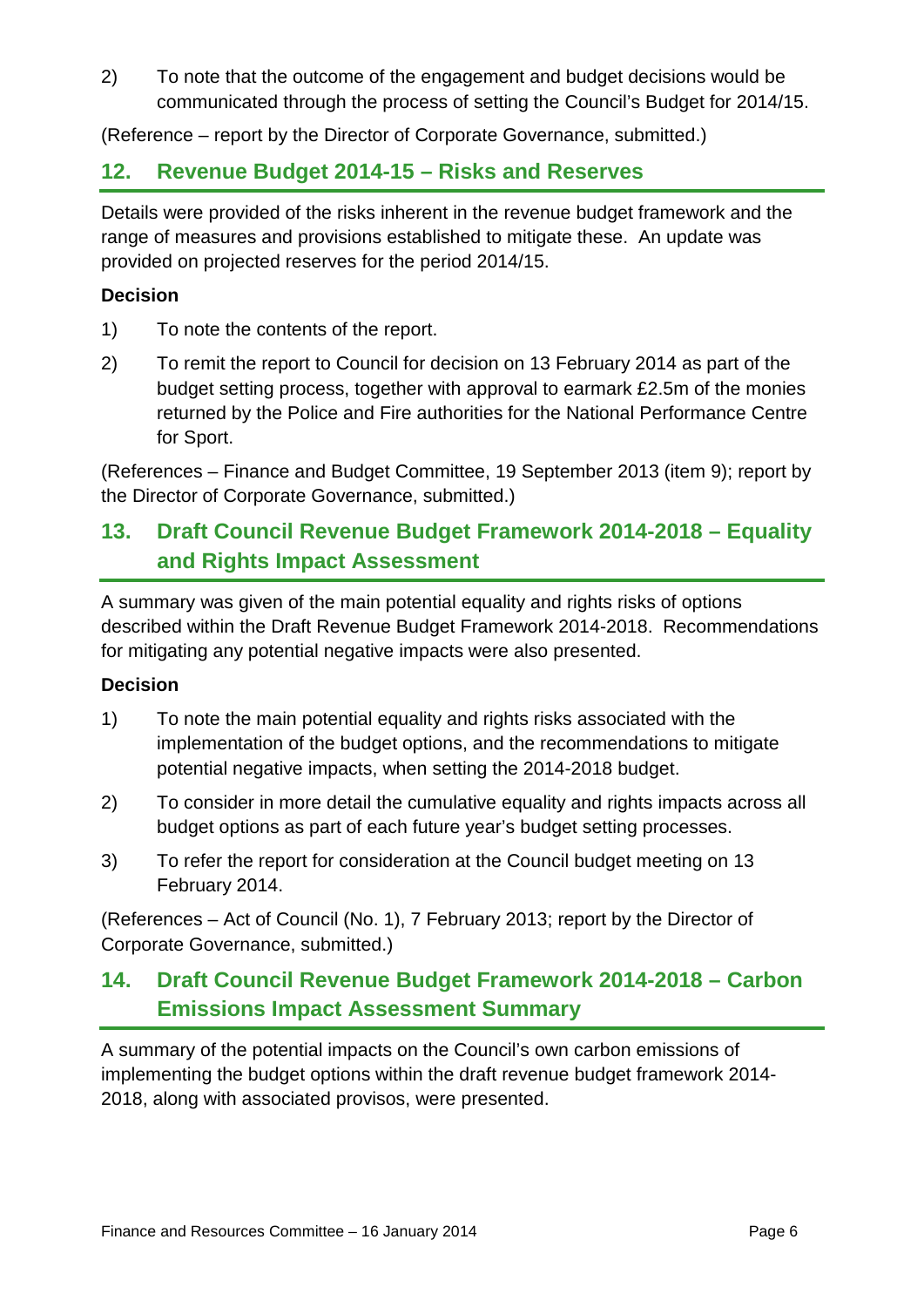### **Decision**

- 1) To note the potential impacts on the Council's carbon emissions associated with the implementation of the budget options and the provisos which applied to these impacts, when setting the 2014-2018 budget framework.
- 2) To note that more detailed carbon impact assessments should be carried out on the approved Options.
- 3) To refer the report for consideration at the Council budget meeting on 13 February 2014.

(Reference - report by the Director of Corporate Governance, submitted.)

## **15. Welfare Reform – Financial Update**

An update was provided on the current financial impacts of the Scottish Welfare Fund, Discretionary Housing Payment (DHP), Council Tax Reduction Scheme (CTRS) and the increase in rent arrears since the introduction of the Under Occupancy regulations on 1 April 2013.

### **Decision**

- 1) To note the considerable ongoing under spend in the Crisis Grants fund and that actions were being taken to mitigate this.
- 2) To note that the revised DHP Policy was agreed at Corporate Policy and Strategy Committee on 5 November 2013.
- 3) To note that a bid for the Department of Work and Pensions additional DHP funding had been submitted.
- 4) To note that the CTRS position continued to be monitored.
- 5) To note the significant increase in Council tenant rent arrears and that officers were working with tenants and relevant agencies to address this matter.
- 6) To note that the next update would be reported to Finance and Resources Committee on 20 March 2014.

(References – Corporate Policy and Strategy Committee, 5 November 2013 (item 1); Finance and Resources Committee, 31 October 2013 (item 8); report by the Director of Corporate Governance, submitted.)

# **16. Climate Change Act Compliance Tool Development Phase 2**

Details were provided of the Council's Climate Change Act Compliance Tool. A tender process had been carried out to identify a suitable external consultant to deliver technical enhancements and additional functionality to the Tool and approval was sought for the award of a fixed price, fixed term contract to Jacobs UK Ltd.

### **Decision**

To approve the award of a fixed price, fixed term contract to Jacobs UK Ltd for the delivery of technical enhancements and additional functionality to the Council's Climate Change Act Compliance Tool.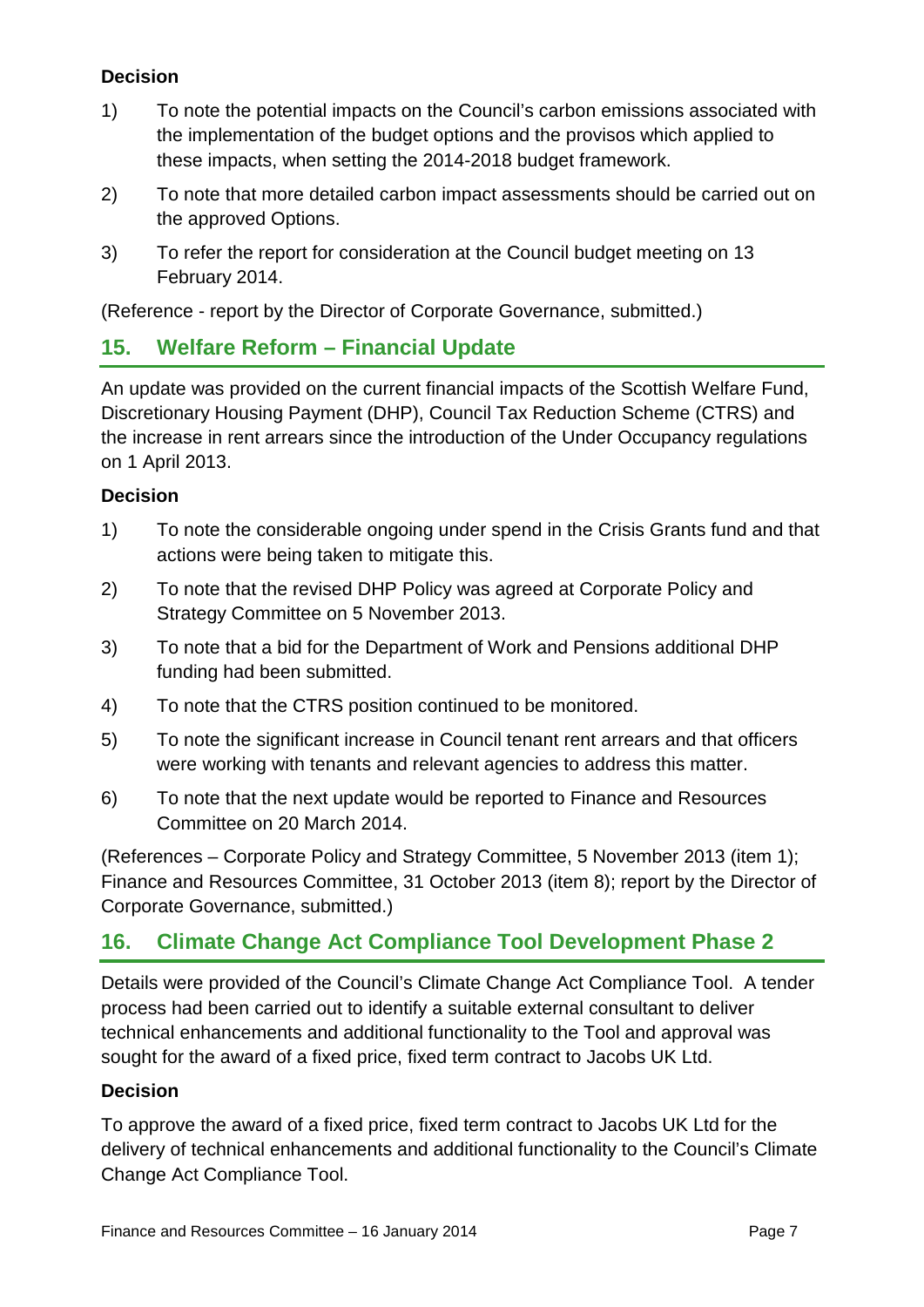(Reference - report by the Director of Corporate Governance, submitted.)

# **17. Supply of Merchant Services to the Council for Period 1 February 2014 to 31 January 2020**

Approval was sought for merchant services to facilitate the acceptance and processing of debit and credit card transactions for the Council's current and future services needs.

### **Decision**

To approve the appointment of Barclaycard (trading name of Barclays Bank PLC) for the supply of the Council's merchant services for the period 1 February 2014 until 31 January 2018 with the Council having the sole option to extend the contract for a further two periods of 12 months.

(Reference - report by the Director of Corporate Governance, submitted.)

## **18. Property Conservation Financial Recovery Commercial Review**

Approval was sought for the inclusion of additional services and subsequent revised scope and terms for the ongoing programme led by Deloitte LLP for finalising and billing outstanding Statutory Notice projects following further legal advice and due diligence.

### **Decision**

- 1) To note the progress made by Deloitte LLP to date.
- 2) To note the currently expected completion date of March 2014.
- 3) To approve the additional services required at a cost of £157,035 for the delivery of the contract.

(References – Policy and Strategy Committee, 7 August 2012 (item 8); report by the Director of Services for Communities, submitted.)

### **19. Procurement of Short Term Lets for Homeless Households**

Committee considered a report seeking approval to award a contract to a single provider, Easylet Scotland (Ltd), for the supply of 107 short-term flats to be used as emergency accommodation for households who were homeless.

### **Decision**

- 1) To approve the appointment of Easylet Scotland (Ltd), for the provision of 107 short-term let flats which would be used as emergency accommodation for an 18 month period with an option to extend for a further 18 month period.
- 2) To authorise the Director of Services for Communities to agree the final terms of the contracts and to enter into the contracts.

#### **Declaration of interest**

Councillor Corbett declared a financial interest in the above item as an employee of Shelter Scotland, and left the meeting during the discussion of this item.

(Reference - report by the Director of Services for Communities, submitted.)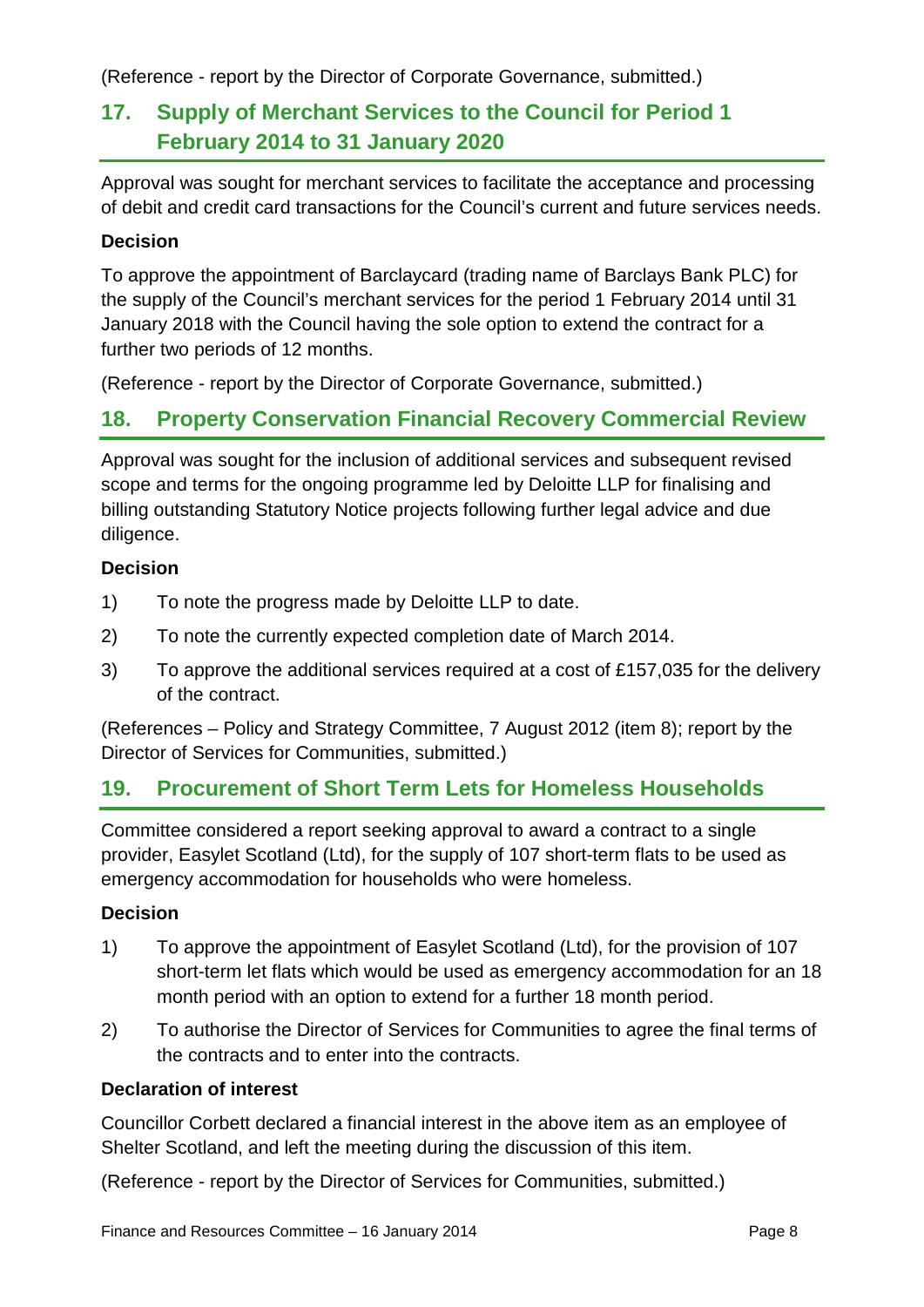# **20. Award of Contract for the Receipt and Composting of Garden Waste**

A report was presented seeking approval for the award of a contract for the receipt and composting of garden waste.

#### **Decision**

To approve the appointment of Forth Resource Management Ltd (subject to agreement between the Council and the contractor on the final terms of the contract).

(Reference – report by the Director of Services for Communities, submitted.)

# **21. Extension of Existing Community and Accessible Transport Agreements for 1 April 2014 to 31 March 2015**

Details were provided of a number of service level agreements with third sector Community Transport organisations and approval was sought to extend these service level agreements. Contract Standing Orders required contracts in excess of £25,000 to be awarded via competitive tendering. It was proposed to waive contract standing orders to allow services to be continued to be delivered by the groups.

#### **Decision**

To approve the extension of these service level agreements for another year from 1 April 2014 to 31 March 2015.

(Reference - report by the Director of Services for Communities, submitted.)

### **22. Management of Common Good Assets**

A report was provided detailing how the Council made best use of the Common Good Assets to maximise Best Value.

#### **Decision**

To note the report.

(Reference – report by the Director of Services for Communities, submitted.)

### **23. Street Lighting - Salix Funding**

Details were provided of a business case that was presented to Salix Finance Limited, based on the replacement of old inefficient lighting with new Light Emitting Diode (LED) white light technologies. The business case was approved by Salix on 31 October 2013.

#### **Decision**

- 1) To note the report.
- 2) To approve the signing of the Salix commitment letter to allow the project to proceed.

(Reference - report by the Director of Services for Communities, submitted.)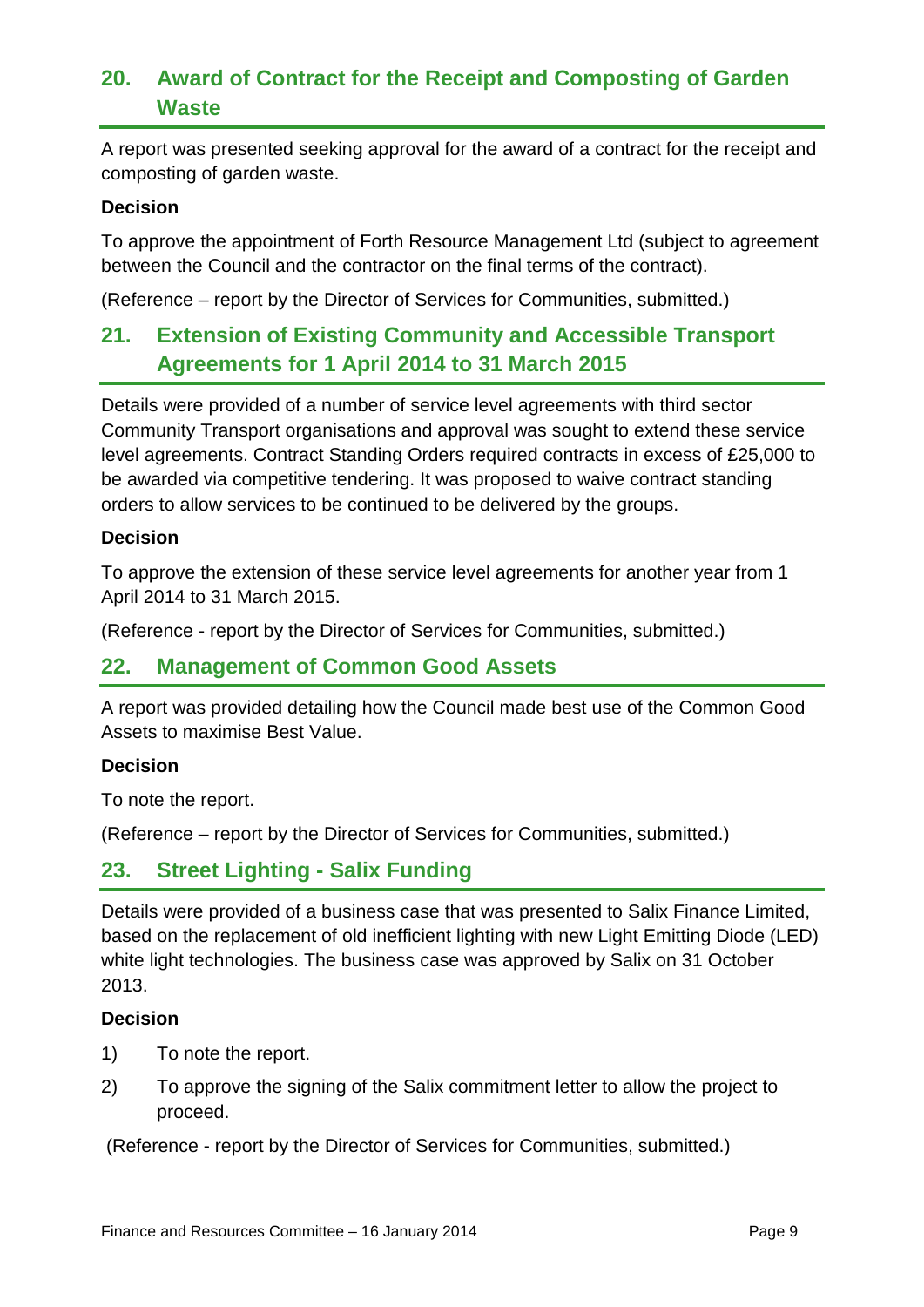# **24. Proposed Lease Renewal of Ground Floor Retail Premises at 56(a) Candlemaker Row**

The Economy Committee, at its meeting on 16 December 2013, approved the grant of a fifteen year lease renewal of the retail premises at 56(a) Candlemaker Row, Edinburgh, to Mrs Elizabeth Thompson trading as Avizandum, and had referred the report to the Finance and Resources Committee for ratification.

### **Decision**

To ratify the decision of the Economy Committee to approve a fifteen year lease to Mrs Thompson of the ground floor premises at 56(a) Candlemaker Row, Edinburgh, on the terms and conditions outlined in the report and on such other terms and conditions to be agreed by the Director of Services for Communities and the Head of Legal, Risk and Compliance and Mrs Thompson.

(References – Economy Committee, 16 December 2013 (item 3); report by the Head of Legal, Risk and Compliance, submitted.)

# **25. Summary Report on Property Transactions Concluded Under Delegated Authority**

The Economy Committee, at its meeting on 16 December 2013, noted details of thirtyfour transactions which had been concluded in terms of the Council's 'Scheme of Delegation to Chief Officials' and referred these to the Finance and Resources Committee for information.

### **Decision**

To note the report.

(References – Economy Committee, 16 December 2013 (item 6); report by the Head of Legal, Risk and Compliance, submitted.)

### **26. Procedures for the Treatment of Surplus Assets**

The Economy Committee, at its meeting on 16 December 2013, considered a report by the Director of Services for Communities detailing the procedure for the treatment of surplus assets, and referred it to the Finance and Resources Committee for information.

### **Decision**

To note the report.

(References – Economy Committee, 16 December 2013 (item 4); report by the Head of Legal, Risk and Compliance, submitted.)

# **27. Solar Photovoltaic Energy – Proposed Council Sites**

The Economy Committee, at its meeting on 16 December 2013, considered a report by the Director of Services for Communities providing an update against the action to identify potential Council owned sites that could be allocated for Solar Photovoltaic